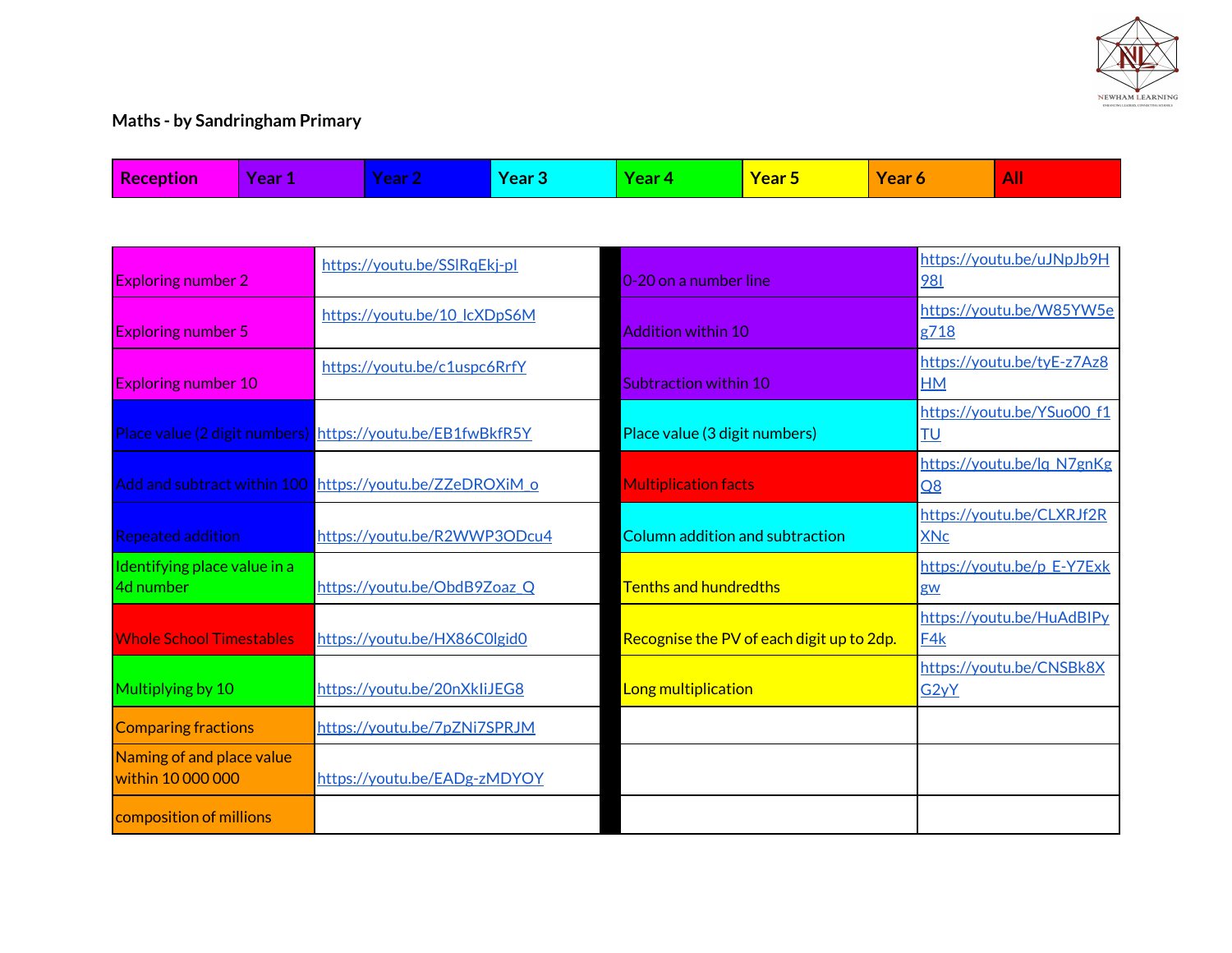

## **Reading - by Park Primary**

| <b>Year 3</b>                               | Year 4                       | Year 5                                      | Year 6                                       |
|---------------------------------------------|------------------------------|---------------------------------------------|----------------------------------------------|
|                                             |                              |                                             |                                              |
| Inference and Character                     | https://youtu.be/hMt9isvYstU | Justifying our Inferences                   | https://youtu.be/xszW8Ho3<br><b>bQA</b>      |
| <b>Summarising: Chronology</b><br>and plots | https://youtu.be/wTVRkrWl_6o | How to be clear                             | https://youtu.be/PdJfswTjB<br><u>7U</u>      |
| Evaluation                                  | https://youtu.be/n P6WUcgUqw | Clarifying the meaning of unknown<br>words  | https://youtu.be/h J84cg3F<br>$el$           |
| <b>Making Connections</b>                   | https://youtu.be/ojoPFaHQFLg | Challenging alternative inferences          | https://youtu.be/UM_9JATV<br>1U <sub>o</sub> |
| Summarising                                 | https://youtu.be/pbQNQDqcxbw | Authorial intent                            | https://youtu.be/kY4TCELy<br>12k             |
| <b>Evaluating non-fiction</b>               | https://youtu.be/HLl3h3APZ1g | Developing questioning with<br>picturebooks | https://youtu.be/rDD_05Tl<br>Oeg             |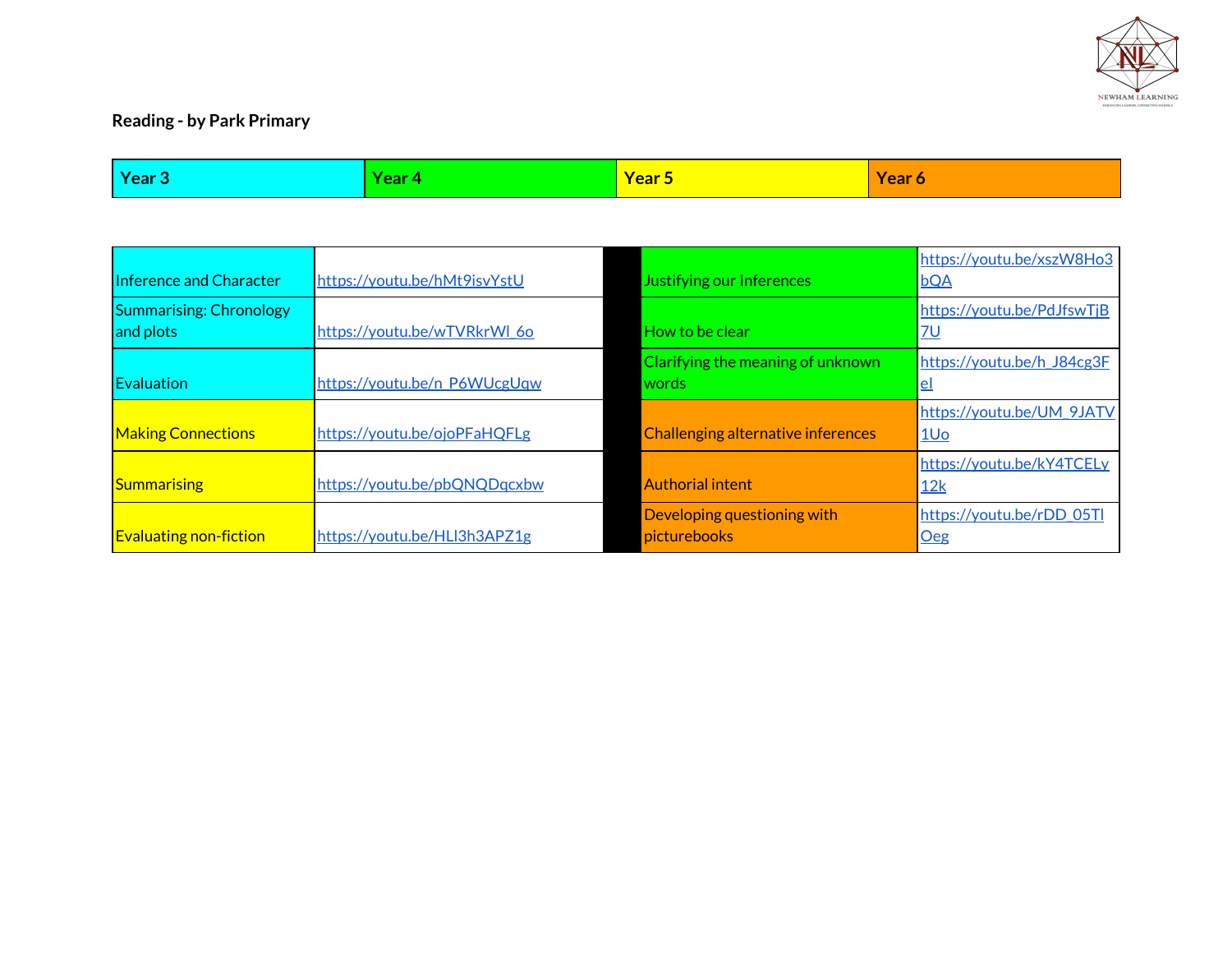

## **Grammar - by Essex Primary**

| Year 1                       | <b>Year 2</b>                | Year 3                                                            | Year 4                           |
|------------------------------|------------------------------|-------------------------------------------------------------------|----------------------------------|
|                              |                              |                                                                   |                                  |
| What are adjectives?         | https://youtu.be/Hz8mOX181Hc | What are adverbs?                                                 | https://youtu.be/eA4yA-hu<br>Eo  |
| <b>Nouns for Naming</b>      | https://youtu.be/aOeM_9frNEc | <b>Making words shorter</b>                                       | https://youtu.be/cHKDyEei<br>5f4 |
| <b>Action Verbs</b>          | https://youtu.be/A4p55msDiCg | <b>Conjunctions</b>                                               | https://youtu.be/Jil2qD5GE<br>Dg |
| <b>Expanded Noun Phrases</b> | https://youtu.be/xmFgLo5LSWI | <b>Adverbs, Adverbial Phrases and</b><br><b>Adverbial Clauses</b> | https://youtu.be/4FY2HBIQ<br>Xy4 |
| <b>Comparatives</b>          | https://youtu.be/dEwRNBX0Eb4 | <b>Speech Sentences</b>                                           | https://youtu.be/xXf7bfLuy<br>Qw |
| <b>Proper Nouns</b>          | https://youtu.be/e54zGCBOBwl | <b>Sentence Structures</b>                                        | https://youtu.be/7uxt2bKw<br>JzE |